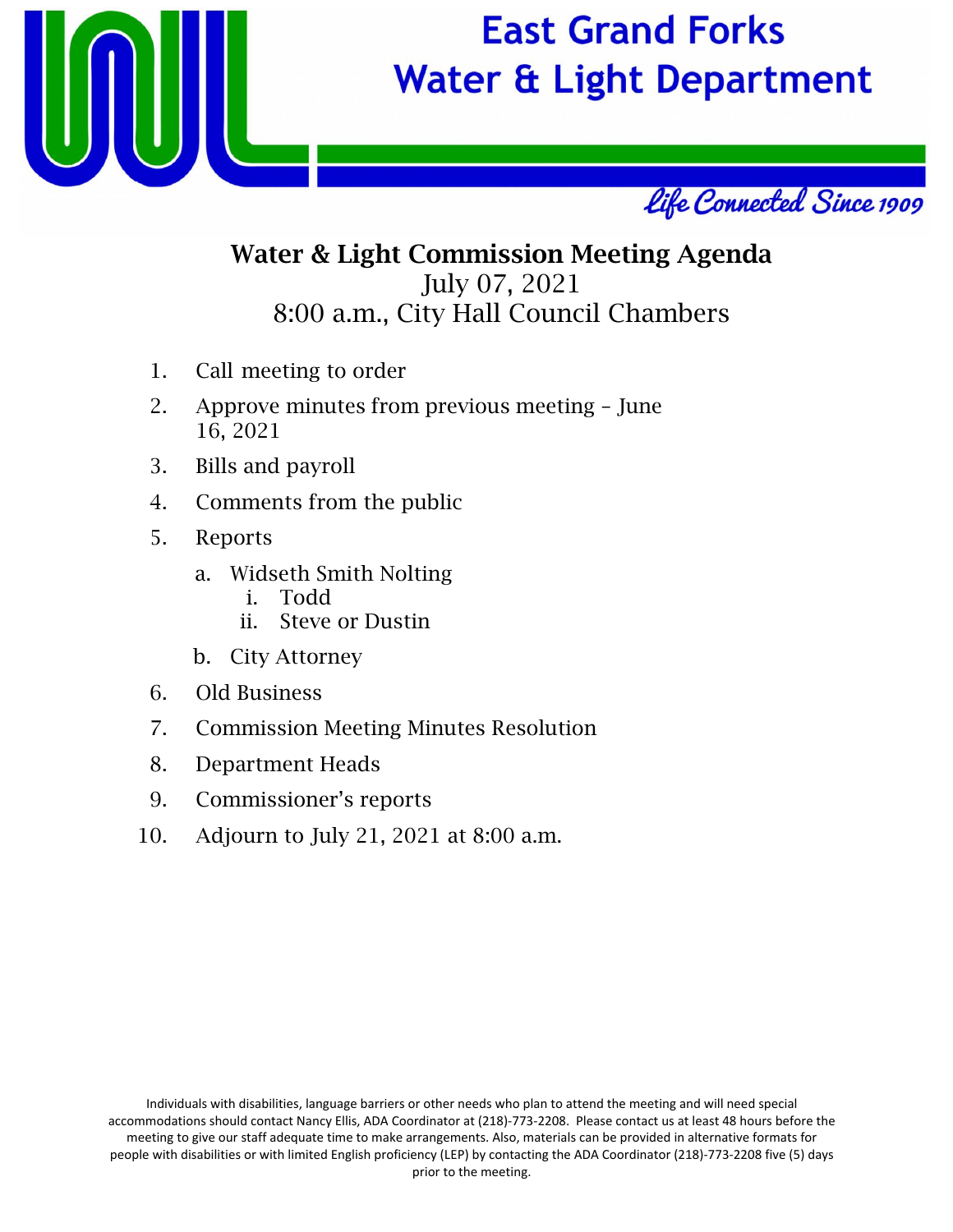Minutes of the regular meeting of the Water, Light, Power and Building Commission of the City of East Grand Forks, Minnesota on June 16, 2021 at 8:00 a.m held in the City Council Chambers at City Hall and remotely due to the COVID 19 virus pandemic and pursuant to MN Statutes 13D.02, 13D.021 and 13D.04 for those not able to attend in person. Present: Grinde, Beauchamp, Quirk Absent: DeMers

Also present: Keith Mykleseth, Ron Galstad, Brian Johnson, Jeff Olson, Steve Emery, Todd Forster, Kevin Hatcher, Corey Thompson, and Karla Anderson (remotely).

It was moved by Commissioner Beauchamp seconded by Commissioner Quirk that the minutes of the previous regular meeting of June 2, 2021, be approved as read. Voting Aye: Grinde, Beauchamp, Quirk Voting Nay: None

It was moved by Commissioner Quirk seconded by Commissioner Beauchamp to authorize the Secretary to issue payment of the recommended bills and payroll in the amount of \$1,132,102.53. Voting Aye: Grinde, Beauchamp, Quirk Voting Nay: None

It was moved by Commissioner Quirk seconded by Commissioner Beauchamp to approve permanent employment for Clinton Herrmann and Andrew Robertson after successfully completing their six month probationary period as lineman at the DSC. Voting Aye: Grinde, Beauchamp, Quirk Voting Nay: None

It was moved by Commissioner Beauchamp seconded by Commissioner Quirk to approve the installation of electric vehicle charging stations. One will be located at the Fairfield Inn which will be paid for by MMPA and one will be in the city parking lot behind River Cinema which will be paid for by the city. Voting Aye: Grinde, Beauchamp, Quirk Voting Nay: None

It was moved by Commissioner Quirk seconded by Commissioner Beauchamp to approve ending the publication of the Water & Light Commission meeting minutes in the Exponent, but to continue with our advertising. City attorney Ron Galstad will draft a resolution to be signed at the next meeting. Voting Aye: Grinde, Beauchamp, Quirk Voting Nay: None

It was moved by Commissioner Beauchamp seconded by Commissioner Quirk to adjourn at 8:40 a.m. to the next regular meeting on July 7, 2021 at 8:00 am to be held in the City Council Chambers at City Hall. Social Distancing recommendations will be followed. Hybrid options will also be available for those not able to attend in person.

Voting Aye: Grinde, Beauchamp, Quirk Voting Nay: None

> Lori Maloney Commission Secretary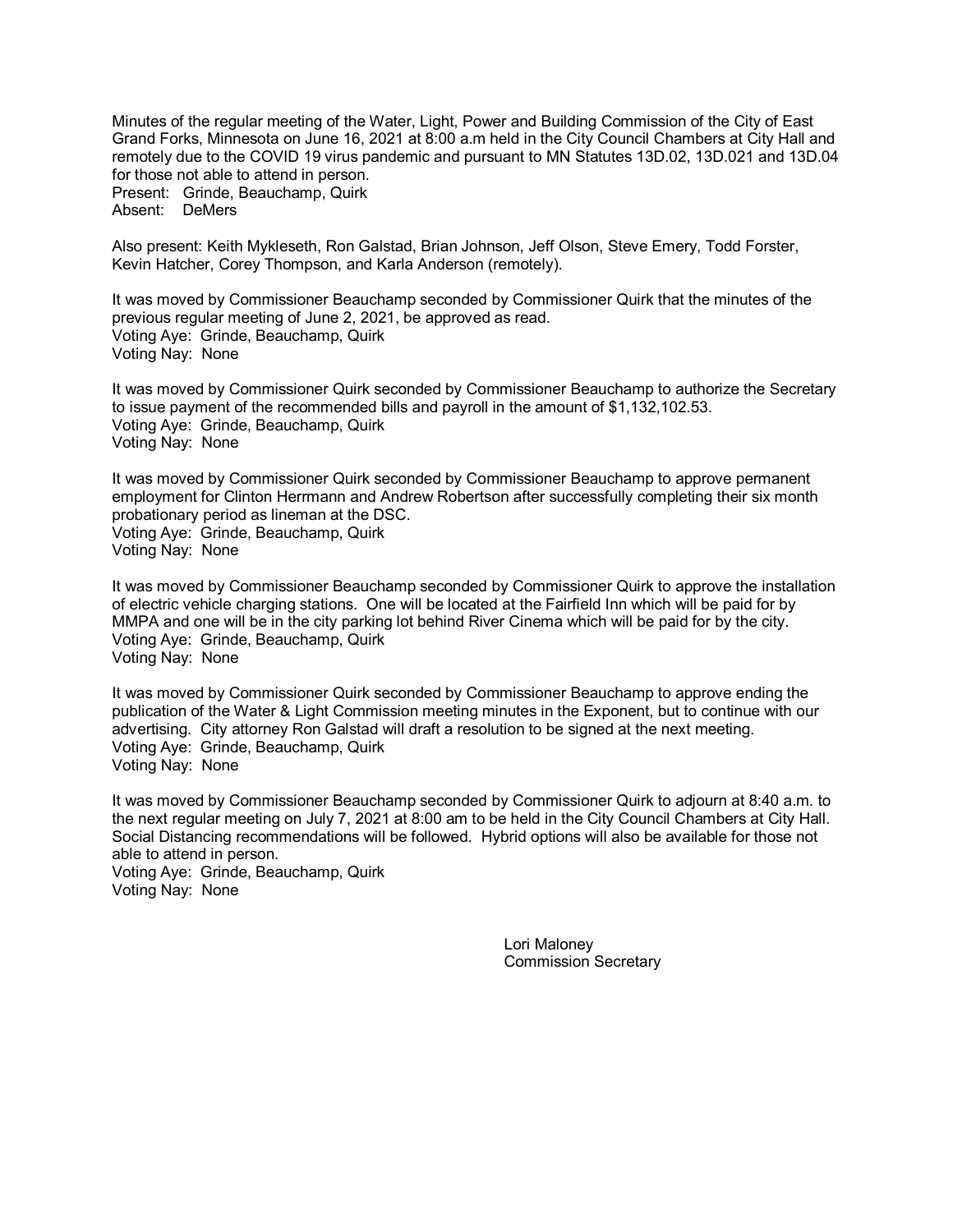### Accounts Payable

### Check Register Totals Only

Printed: 7/1/2021 - 9:46 AM User: khatcher



P. O. Box 373 East Grand Forks, MN 56721 (218) 773-2483

| <b>Check</b> | <b>Date</b> | <b>Vendor No</b> | <b>Vendor Name</b>                       | <b>Amount</b> | <b>Voucher</b>   |
|--------------|-------------|------------------|------------------------------------------|---------------|------------------|
| 516823       | 07/07/2021  | <b>ACM502</b>    | Acme Electric Companies                  | 263.75        | $\boldsymbol{0}$ |
| 516824       | 07/07/2021  | <b>ADV501</b>    | <b>Advanced Business Methods</b>         | 69.07         | $\boldsymbol{0}$ |
| 516825       | 07/07/2021  | <b>AES500</b>    | Advanced Engineering and Environme       | 416.50        | $\boldsymbol{0}$ |
| 516826       | 07/07/2021  | AIR502           | Airgas USA, LLC                          | 38.32         | $\boldsymbol{0}$ |
| 516827       | 07/07/2021  | <b>AME505</b>    | American Welding & Gas, Inc.             | 950.00        | $\boldsymbol{0}$ |
| 516828       | 07/07/2021  | <b>ARA500</b>    | Aramark                                  | 162.83        | $\boldsymbol{0}$ |
| 516829       | 07/07/2021  | UB*01188         | Mohamed Badel                            | 129.49        | $\boldsymbol{0}$ |
| 516830       | 07/07/2021  | <b>BOR501</b>    | Border States Electric Supply            | 2,455.01      | $\boldsymbol{0}$ |
| 516831       | 07/07/2021  | <b>BUS501</b>    | <b>Business Essentials</b>               | 52.14         | $\overline{0}$   |
| 516832       | 07/07/2021  | <b>CAN501</b>    | Cannon Technologies Inc                  | 25,928.84     | $\mathbf{0}$     |
| 516833       | 07/07/2021  | <b>COL500</b>    | Cole Papers Inc                          | 57.93         | $\boldsymbol{0}$ |
| 516834       | 07/07/2021  | <b>DAK502</b>    | Dakota Supply Group                      | 8,151.14      | $\boldsymbol{0}$ |
| 516835       | 07/07/2021  | <b>EGF501</b>    | <b>EGF City</b>                          | 217,378.72    | 0                |
| 516836       | 07/07/2021  | <b>EXP501</b>    | Exponent                                 | 245.00        | $\boldsymbol{0}$ |
| 516837       | 07/07/2021  | <b>FAS501</b>    | Fastenal Company                         | 105.43        | $\boldsymbol{0}$ |
| 516838       | 07/07/2021  | <b>GFF501</b>    | GF Fire Equipment                        | 336.57        | $\overline{0}$   |
| 516839       | 07/07/2021  | GFT501           | GF Thur-O-Clean                          | 962.69        | $\overline{0}$   |
| 516840       | 07/07/2021  | <b>GRA504</b>    | Graybar                                  | 127.76        | $\boldsymbol{0}$ |
| 516841       | 07/07/2021  | <b>GRA505</b>    | Graymont (WI) LLC                        | 6,698.88      | $\boldsymbol{0}$ |
| 516842       | 07/07/2021  | UB*01209         | Kassi Green                              | 54.05         | $\boldsymbol{0}$ |
| 516843       | 07/07/2021  | UB*01213         | Naomi Gross                              | 184.58        | $\boldsymbol{0}$ |
| 516844       | 07/07/2021  | <b>HAW501</b>    | Hawkins Inc                              | 1,321.40      | 0                |
| 516845       | 07/07/2021  | <b>IHM500</b>    | iHeartMedia                              | 555.00        | $\overline{0}$   |
| 516846       | 07/07/2021  | <b>BOB501</b>    | <b>Interstate Billing Service</b>        | 37.67         | $\boldsymbol{0}$ |
| 516847       | 07/07/2021  | UB*01215         | John Jaskowiak                           | 178.31        | $\boldsymbol{0}$ |
| 516848       | 07/07/2021  | UB*01210         | Lisa Leavy                               | 108.90        | $\boldsymbol{0}$ |
| 516849       | 07/07/2021  | UB*01211         | Daniel Litzinger                         | 176.66        | $\boldsymbol{0}$ |
| 516850       | 07/07/2021  | <b>LUN501</b>    | Lunseth Plumbing & Heating               | 360.00        | $\boldsymbol{0}$ |
| 516851       | 07/07/2021  | <b>MAT560</b>    | Lynn Mattern                             | 500.00        | $\overline{0}$   |
| 516852       | 07/07/2021  | MND504           | MN Dept of Health                        | 55.00         | $\overline{0}$   |
| 516853       | 07/07/2021  | UB*01212         | Fartun Mohamud                           | 70.77         | $\boldsymbol{0}$ |
| 516854       | 07/07/2021  | UB*01214         | <b>Holly Nelson</b>                      | 29.90         | $\boldsymbol{0}$ |
| 516855       | 07/07/2021  | <b>NOR507</b>    | Northdale Oil                            | 167.07        | $\boldsymbol{0}$ |
| 516856       | 07/07/2021  | <b>ORE501</b>    | O'Reilly Auto Parts                      | 64.61         | $\boldsymbol{0}$ |
| 516857       | 07/07/2021  | <b>PAT501</b>    | Patio World                              | 316.20        | $\boldsymbol{0}$ |
| 516858       | 07/07/2021  | <b>POW561</b>    | Ruth Powell                              | 200.00        | $\overline{0}$   |
| 516859       | 07/07/2021  | <b>POW501</b>    | Power Equipment Shop                     | 216.13        | $\boldsymbol{0}$ |
| 516860       | 07/07/2021  | <b>RKO501</b>    | RKO Print & Promo                        | 3,411.05      | $\boldsymbol{0}$ |
| 516861       | 07/07/2021  | <b>STU501</b>    | Stuart C Irby Co                         | 2,063.47      | $\boldsymbol{0}$ |
| 516862       | 07/07/2021  | <b>TAG500</b>    | Taggart Contracting Inc.                 | 134,404.65    | $\boldsymbol{0}$ |
| 516863       | 07/07/2021  | <b>CHA502</b>    | The Chamber of EGF/GF                    | 48.00         | $\boldsymbol{0}$ |
| 516864       | 07/07/2021  | <b>TKE501</b>    | <b>TK</b> Elevator                       | 581.32        | $\bf{0}$         |
| 516865       | 07/07/2021  | <b>TOS502</b>    | <b>Toshiba Financial Services</b>        | 545.19        | $\bf{0}$         |
| 516866       | 07/07/2021  | <b>USB502</b>    | <b>US Bank Corporate Payment Systems</b> | 1,342.65      | $\bf{0}$         |
| 516867       | 07/07/2021  | <b>VER500</b>    | Verizon Wireless                         | 313.95        | $\bf{0}$         |
| 516868       | 07/07/2021  | <b>WAT501</b>    | Water & Light Department                 | 14,665.25     | 0                |
| 516869       | 07/07/2021  | <b>WAP500</b>    | Western Area Power Administration        | 138,125.02    | 0                |
| 516870       | 07/07/2021  | WID501           | Widseth Smith Nolting & Assoc Inc        | 30,056.45     | 0                |
| 516871       | 07/07/2021  | <b>WIL500</b>    | Wilbur-Ellis Company LLC                 | 321.20        | $\overline{0}$   |
| 516872       | 07/07/2021  | <b>WIN501</b>    | Winsupply of Grand Forks                 | 114.58        | $\boldsymbol{0}$ |

AP-Check Register Totals Only (07/01/2021 - 9:46 AM) Page 1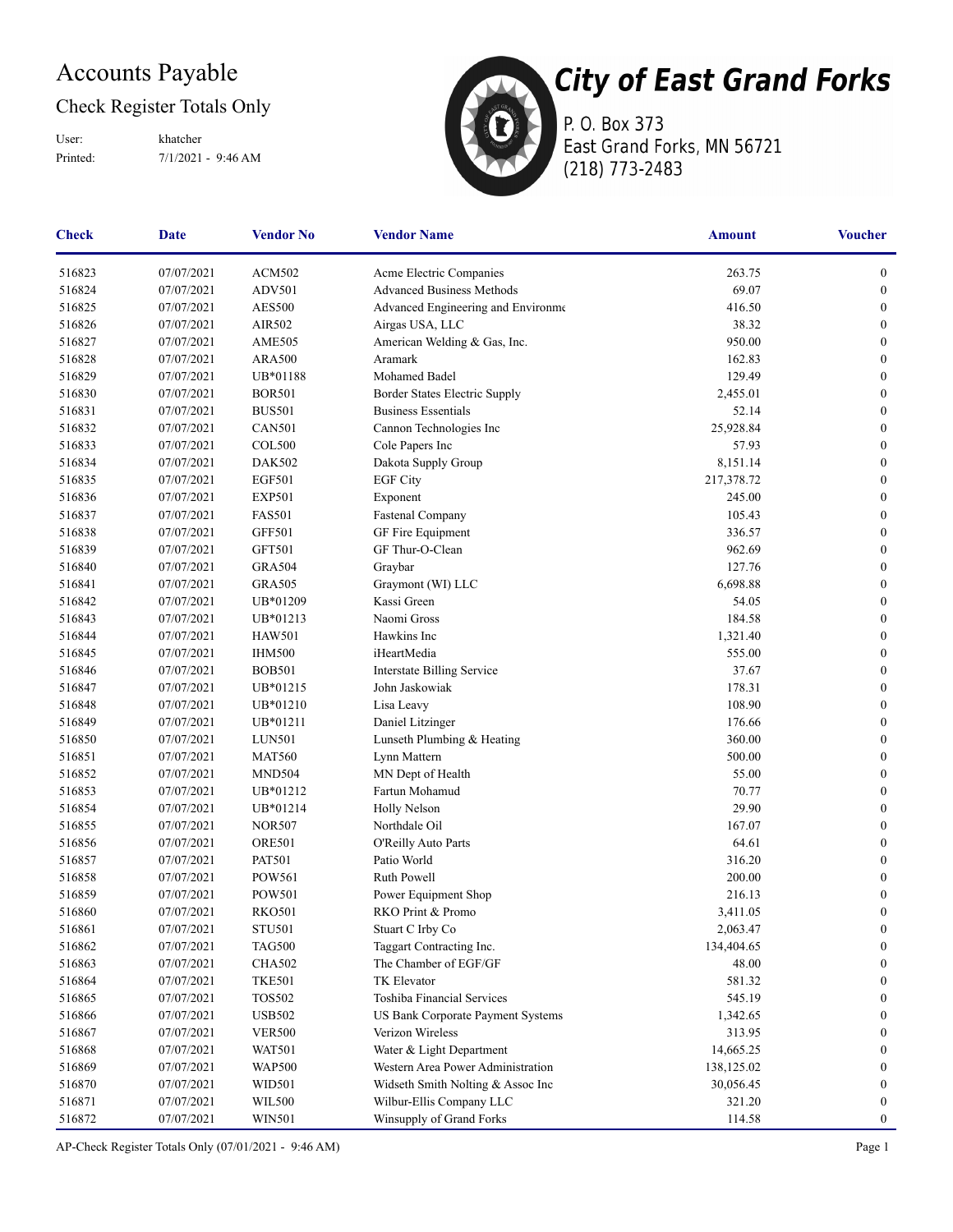| <b>Check</b> | <b>Date</b> | <b>Vendor No</b> | <b>Vendor Name</b> |              | <b>Amount</b> | <b>Voucher</b> |
|--------------|-------------|------------------|--------------------|--------------|---------------|----------------|
| 516873       | 07/07/2021  | <b>XCE501</b>    | Xcel Energy        |              | 80.13         |                |
|              |             |                  |                    | Check Total: | 595,199.23    |                |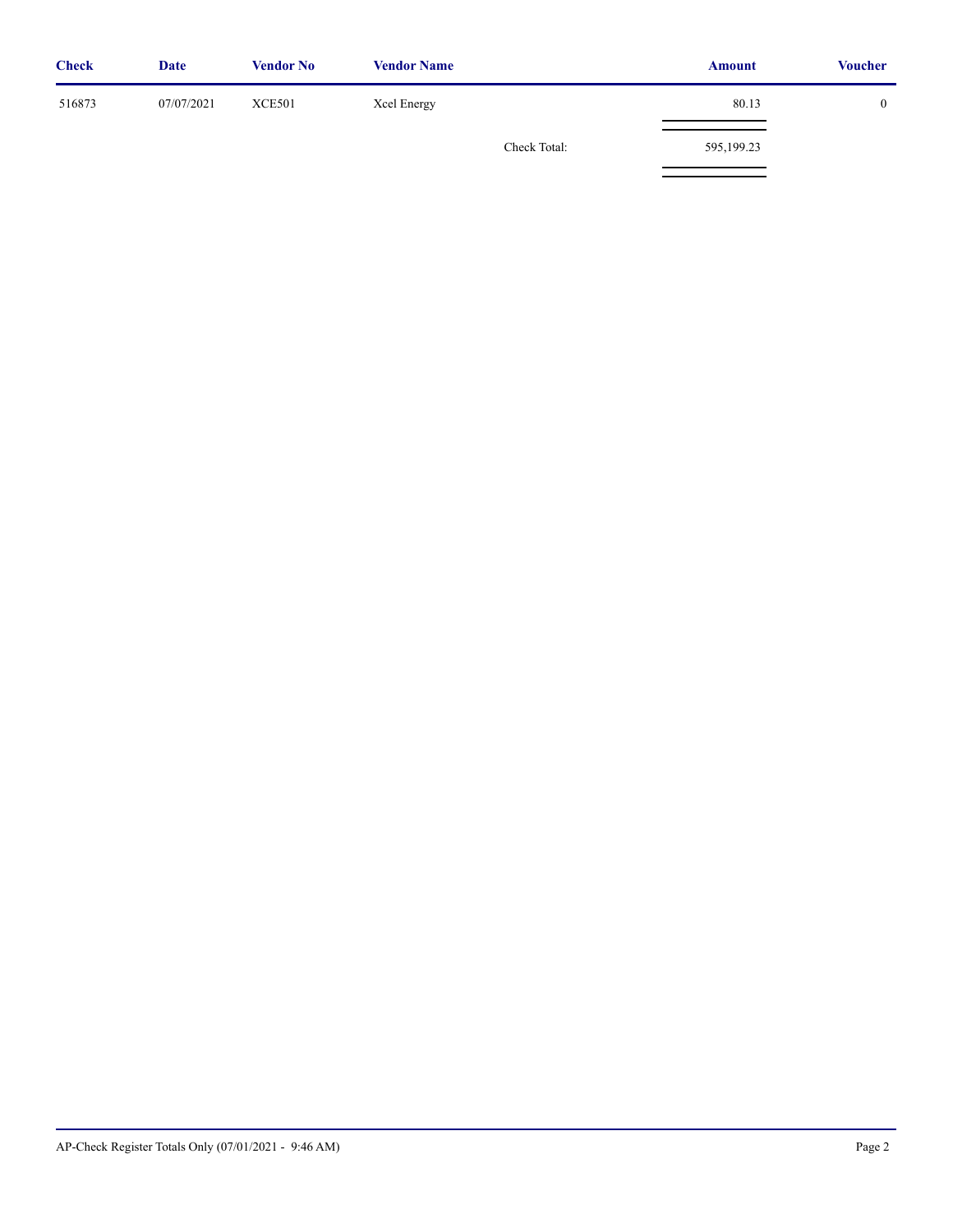| Transa                   | ction Detail - Summary   |                     |              |                                                                              |                                                  |                                                             |                                          |                 |                     |                               |                              |                                |  |
|--------------------------|--------------------------|---------------------|--------------|------------------------------------------------------------------------------|--------------------------------------------------|-------------------------------------------------------------|------------------------------------------|-----------------|---------------------|-------------------------------|------------------------------|--------------------------------|--|
| <b>Trans Date</b>        | Posting<br>Date          | <b>MCCG</b><br>Code | <b>MCC</b>   | Category Code<br><b>Description</b><br><b>Merchant</b>                       | Merchant<br>Name                                 | State/Province<br>Merchant                                  | Number (TIN)<br>Taxpayer ID              | Amount<br>Trans | Posting<br>Туре     | Purchase ID                   | <b>Trans Status</b>          | <b>Disputed Status</b>         |  |
|                          |                          |                     |              | Name: TODD GRABANSKI Account Number: ** 6344 Optional 1: Optional 2:         | Lost/Stolen Account:                             | Replacement Account:                                        | Billing Type: Centrally Billed Account   |                 |                     |                               |                              |                                |  |
| 06/02/2021               | 06/03/2021               | 240491              | 8999         | PROFESSIONAL SERVICES                                                        | SQ *INTEGRITY SHIPPING &                         | $\overline{z}$                                              | ↮<br>800429876                           | 39.34           | Memo                | 00011529215101882             | Not Reviewed                 | $\frac{1}{2}$                  |  |
|                          |                          |                     |              | Name: KRIS KOVAR Account Number: ** 9796 Optional 1: CITY OF EGF Optional 2: | Lost/Stolen Account:                             | Replacement Account: Billing Type: Centrally Billed Account |                                          |                 |                     |                               |                              |                                |  |
| 06/07/2021               | 06/08/2021               | 240500              | 5999         | MISCELLANEOUS AND<br>SPECIAL                                                 | BATTERIES PLUS - #0024                           | $\Xi$                                                       | 1772624<br>ଚ                             | 12.87           | <u>Memo</u>         | P40476807                     | Not Reviewed                 | $\frac{1}{2}$                  |  |
|                          |                          |                     |              | Optional 2:<br>Name: KEITH MYKLESETH Account Number: **9721 Optional 1:      | Lost/Stolen Account:                             | Replacement Account:                                        | Billing Type: Centrally Billed Account   |                 |                     |                               |                              |                                |  |
| 06/07/2021               | 06/09/2021               | 240491              | 4900         | UTILITIES-ELECTRIC, GAS,<br>$\leq$                                           | MINNESOTA MUNICIPAL UT                           | $\leq$                                                      |                                          | 315.00          | Memo                | 3250994                       | Not Reviewed                 | $\frac{1}{2}$                  |  |
| 06/08/2021               | 06/10/2021               | 240493              | 7011         | OTHER HOTELS                                                                 | CRAGUNS LODGE AND<br>GOLF RE                     | $\leq$                                                      | 1859566<br>$\hat{A}$                     | 467.18          | <u>Memo</u>         |                               | Not Reviewed                 | $\frac{1}{2}$                  |  |
|                          |                          |                     |              | Optional 2:<br>Name: RAY RAKOCZY Account Number: ** 5668 Optional 1:         | Lost/Stolen Account:                             | Billing<br>Replacement Account:                             | Type: Centrally Billed Account           |                 |                     |                               |                              |                                |  |
| 06/07/2021<br>06/09/2021 | 06/08/2021<br>06/10/2021 | 240500<br>240491    | 8999<br>5941 | PROFESSIONAL SERVICES<br>SPORTING GOODS                                      | SQ *INTEGRITY SHIPPING &<br>CAB STORE EAST GRAND | $\leq$<br>$\overline{z}$                                    | 800429876<br>364873973                   | 12.64<br>91.04  | Memo<br><b>Memo</b> | 00011529215102069<br>49554341 | Not Reviewed<br>Not Reviewed | $\frac{1}{2}$<br>$\frac{1}{2}$ |  |
| 06/14/2021               | 06/15/2021               | 240507              | 5085         | WHOLSALE INDUST SUPP<br><b>STORES</b>                                        | BOLT DEPOT, INC.<br>FOR                          | ŃМ                                                          | 204052523                                | 71.55           | Memo                | PO 165696750438               | Not Reviewed                 | $\frac{1}{2}$                  |  |
|                          |                          |                     |              | Name: MAREN SWINGEN Account Number: **9812 Optional 1: Optional 2:           | Lost/Stolen Account:                             | Replacement Account:                                        | ling Type: Centrally Billed Account<br>ä |                 |                     |                               |                              |                                |  |
| 05/29/2021               | 05/31/2021               | 240499              | 5942         | <b>BOOK STORES</b>                                                           | AMAZON.COM*2R5DT4DF0                             | ≸                                                           | 911646860                                | 313.47          | <b>Memo</b>         | 111-4632393-47898             | Not Reviewed                 | $\frac{1}{2}$                  |  |

City of East Grand Forks<br>Report Date: 06/28/2021 City of East Grand Forks Report Date: 06/28/2021

Transaction Detail - Summary / KHatcher25 / 06/28/2021 11:16:27

Page 1 Transaction Detail - Summary / KHatcher25 / 06/28/2021 11:16:27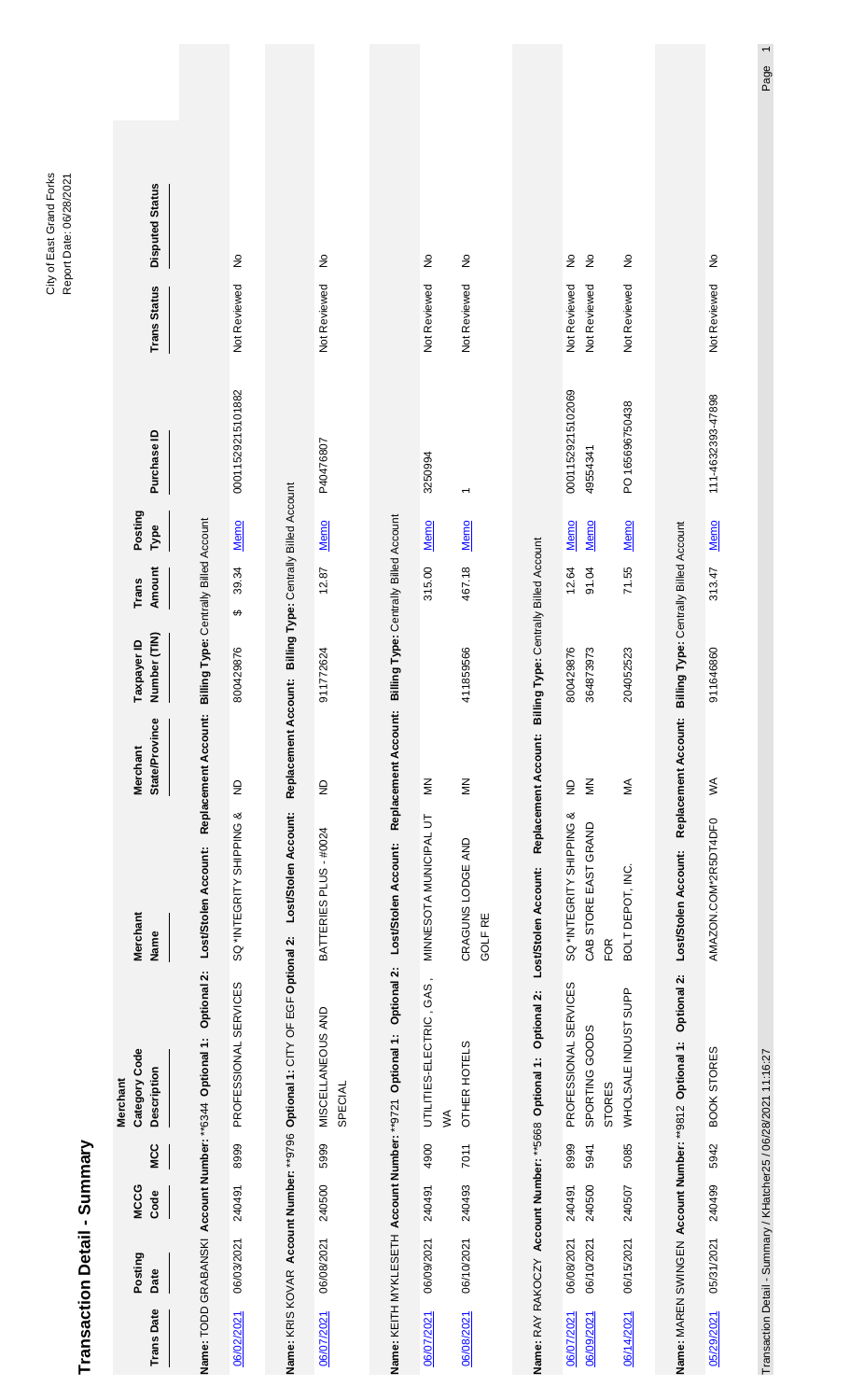| Transaction               | n Detail - Summary |                     |            |                                                                                                                                                      |                      |                                          |                             |                 |                 |             |                     |                        |                           |
|---------------------------|--------------------|---------------------|------------|------------------------------------------------------------------------------------------------------------------------------------------------------|----------------------|------------------------------------------|-----------------------------|-----------------|-----------------|-------------|---------------------|------------------------|---------------------------|
| <b>Trans Date</b>         | Posting<br>Date    | <b>MCCG</b><br>Code | <b>MCC</b> | Category Code<br><b>Description</b><br>Merchant                                                                                                      | Merchant<br>Name     | <b>State/Province</b><br><b>Merchant</b> | Taxpayer ID<br>Number (TIN) | Trans<br>Amount | Posting<br>Туре | Purchase ID | <b>Trans Status</b> | <b>Disputed Status</b> |                           |
|                           |                    |                     |            | Name: COREY THOMPSON Account Number: **9747 Optional 1: Optional 2: Lost/Stolen Account: Replacement Account: Billing Type: Centrally Billed Account |                      |                                          |                             |                 |                 |             |                     |                        |                           |
| 06/03/2021                | 06/04/2021 240498  |                     | 7399       | BUSINESS SERVICES<br>-OTHER                                                                                                                          | AMAZON WEB SERVICES  | ≶                                        | $\theta$<br>911986545       | 3.50            | Memo            | 384723750   | Not Reviewed        | $\frac{1}{2}$          |                           |
| 06/09/2021                | 06/10/2021 240491  |                     | 4814       | TELECOM SVC/CRED CRD<br>CALL                                                                                                                         | ZOOM.US 888-799-9666 | S                                        | 611648780                   | 16.06           | <b>Memo</b>     | 13616862    | Not Reviewed        | $\frac{1}{2}$          |                           |
| <b>Total Number of</b>    | Records:           | $\overline{0}$      |            |                                                                                                                                                      |                      |                                          |                             |                 |                 |             |                     |                        |                           |
| Total                     |                    |                     |            |                                                                                                                                                      |                      |                                          |                             | \$1,342.65      |                 |             |                     |                        |                           |
|                           |                    |                     |            |                                                                                                                                                      |                      | End of Report                            |                             |                 |                 |             |                     |                        |                           |
| <b>Transaction Detail</b> |                    |                     |            | - Summary / KHatcher25 / 06/28/2021 11:16:27                                                                                                         |                      |                                          |                             |                 |                 |             |                     |                        | $\mathbf{\Omega}$<br>Page |

City of East Grand Forks<br>Report Date: 06/28/2021 City of East Grand Forks Report Date: 06/28/2021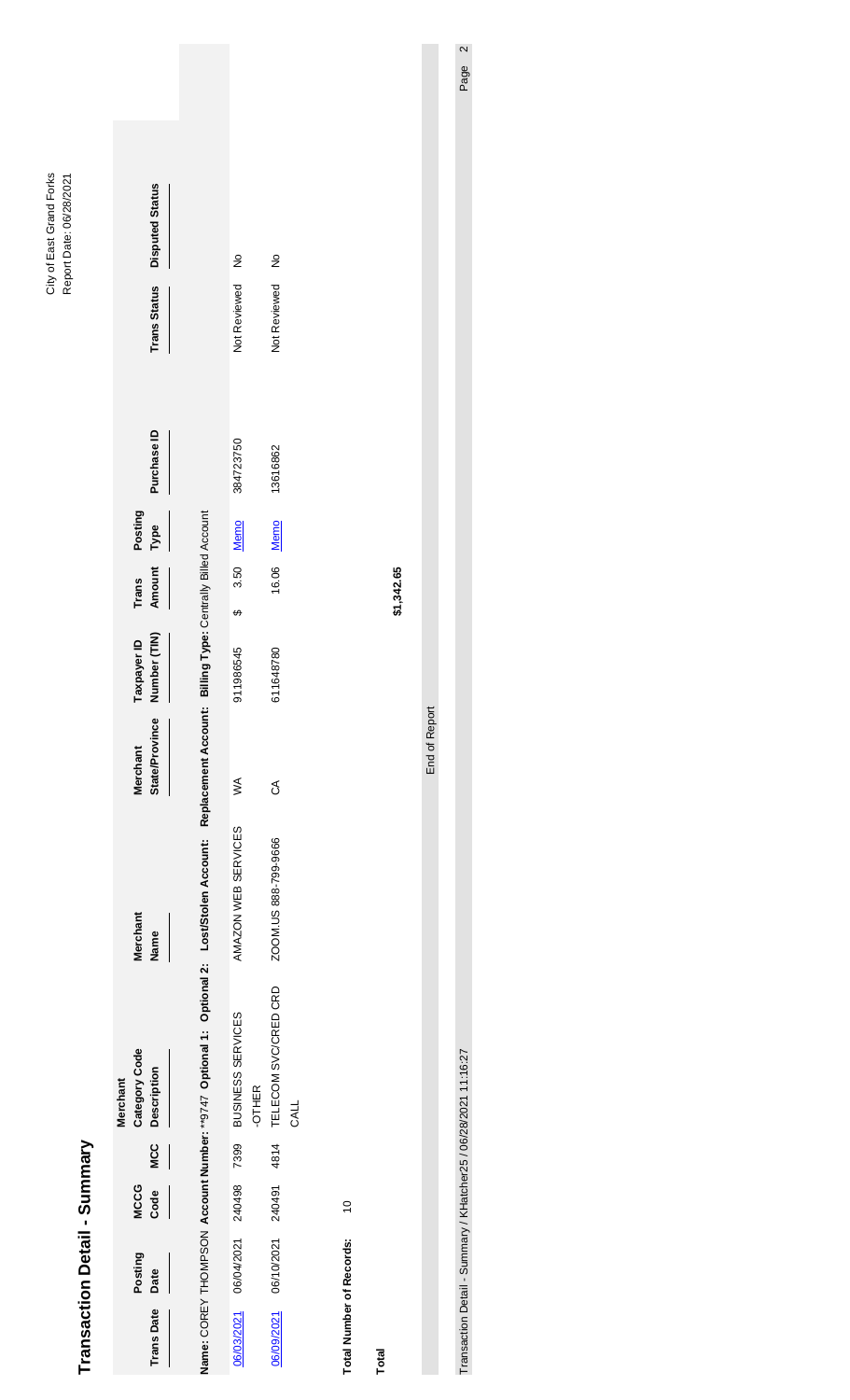| AC Tune up                        | F. Anderson          | \$              | 60.00    |
|-----------------------------------|----------------------|-----------------|----------|
| AC Tune up                        | K. Anderson          | \$              | 60.00    |
| <b>AC Tune up</b>                 | <b>Barrett</b>       | \$              | 60.00    |
| AC Tune up                        | <b>Boushee</b>       | \$              | 60.00    |
| <b>AC Tune up</b>                 | <b>Bylund</b>        | \$              | 60.00    |
| AC Tune up                        | Casmey               | \$              | 60.00    |
| <b>AC Tune up</b>                 | Daby                 | \$              | 60.00    |
| <b>AC Tune up</b>                 | Erickson-Spokely     | \$              | 60.00    |
| AC Tune up                        | F. Rapacz            | \$              | 60.00    |
| <b>AC Tune up</b>                 | Hietala              | \$              | 60.00    |
| <b>AC Tune up</b>                 | Johnson              | \$              | 60.00    |
| AC Tune up                        | Lemon                | \$              | 60.00    |
| <b>AC Tune up</b>                 | Moe                  | \$              | 60.00    |
| AC Tune up                        | Norman               | \$              | 60.00    |
| <b>AC Tune up</b>                 | Osmundson            | \$              | 60.00    |
| AC Tune up                        | Patocka              | \$              | 60.00    |
| <b>AC Tune up</b>                 | Peabody (3)          | \$              | 180.00   |
| AC Tune up                        | R. Rapacz            | \$              | 60.00    |
| <b>AC Tune up</b>                 | Schaff               | \$              | 60.00    |
| <b>AC Tune up</b>                 | Spicer               | \$              | 60.00    |
| AC Tune up                        | Torgerson            | \$              | 60.00    |
| AC Tune up                        | <b>Trainer</b>       | \$              | 60.00    |
| AC Tune up                        | Walsh                | \$              | 60.00    |
| AC Tune up                        | Westrem              | \$              | 60.00    |
| <b>AC Tune up</b>                 | <b>WH Properties</b> | \$              | 60.00    |
| AC Tune up                        | Willard              | \$              | 60.00    |
| <b>AC Unit</b>                    | Powell               | \$              | 200.00   |
| Recycle                           | Kovar                | \$              | 50.00    |
| Refrigerator                      | <b>DeMers</b>        | \$              | 75.00    |
| <b>Residential Weatherization</b> | Mattern              | \$              | 500.00   |
|                                   | Total:               | $\overline{\$}$ | 2,505.00 |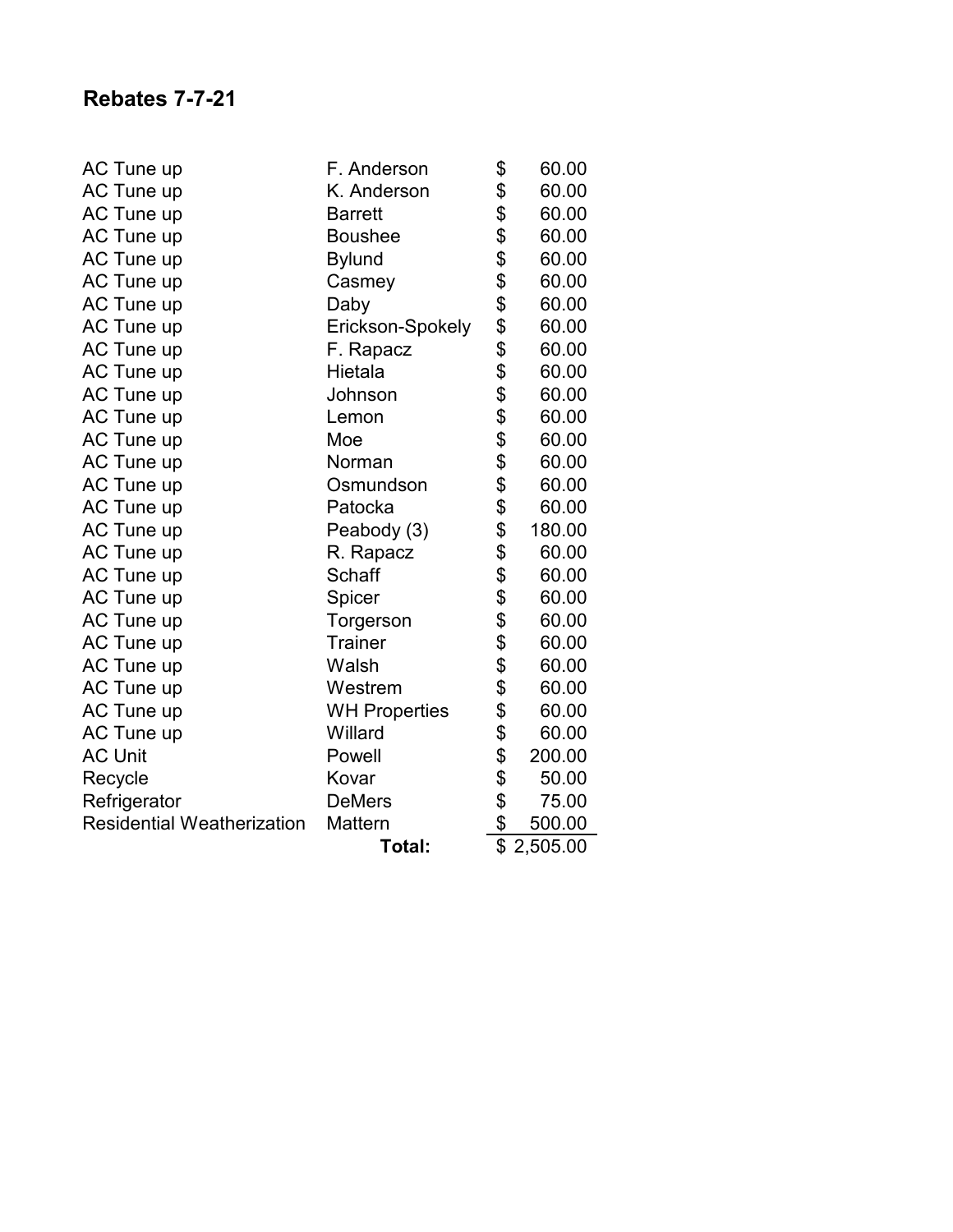# **Request for Water and Light Commission Action**

| Date: | $6 - 28 - 2021$                                                        |
|-------|------------------------------------------------------------------------|
| To:   | Water and Light Commission                                             |
| From: | Keith Mykleseth                                                        |
| RE:   | Resolution To Approve Changes to Publishing Commission Meeting Minutes |
|       |                                                                        |

### **Background:**

Discussion for changing the process of publishing the Water and Light Commission Meeting Minutes was held on June 16th, 2021. The Water and Light Commission directed staff to have resolution for changing publication of meeting minutes drafted and present to Commission for approval at the July 7th Commission Meeting. Resolution Attached

### **Recommendation:**

Recommend Water and Light Commission approved the Commission Meeting Minutes Resolution as presented.